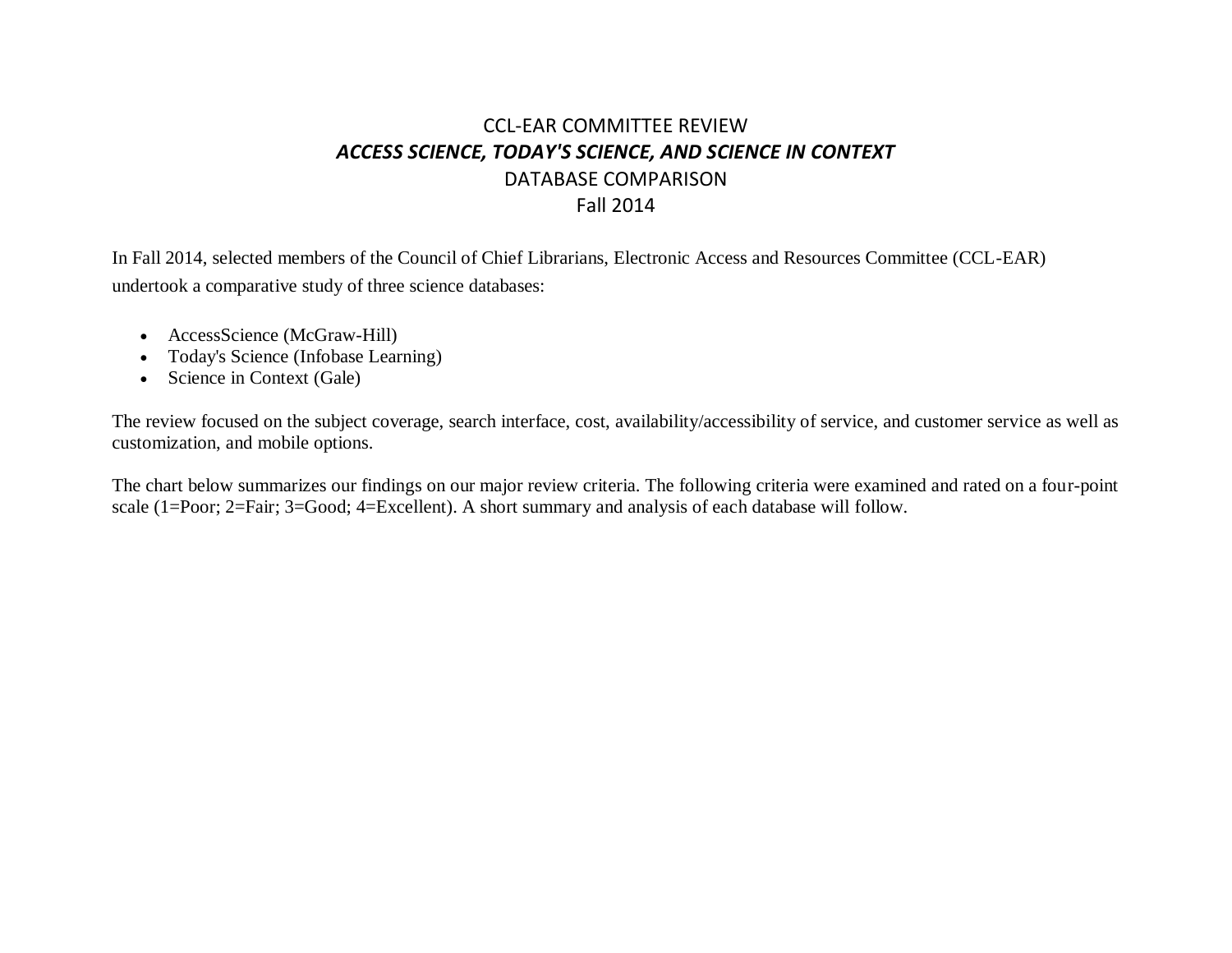| <b>CRITERIA</b>           | <b>Access Science</b>                                                                                                                                                                                                                                                                                                                                                                                                                                                 | <b>Today's Science</b>                                                                                                                                                                                                                                                                                                                                                                                                                                                          | <b>Science in Context</b>                                                                                                                                                                                                                                                                                                                                                                                                                                                                                                                              |
|---------------------------|-----------------------------------------------------------------------------------------------------------------------------------------------------------------------------------------------------------------------------------------------------------------------------------------------------------------------------------------------------------------------------------------------------------------------------------------------------------------------|---------------------------------------------------------------------------------------------------------------------------------------------------------------------------------------------------------------------------------------------------------------------------------------------------------------------------------------------------------------------------------------------------------------------------------------------------------------------------------|--------------------------------------------------------------------------------------------------------------------------------------------------------------------------------------------------------------------------------------------------------------------------------------------------------------------------------------------------------------------------------------------------------------------------------------------------------------------------------------------------------------------------------------------------------|
| $1 = Poor$ ; $2 = Fair$ ; | (McGraw-Hill)                                                                                                                                                                                                                                                                                                                                                                                                                                                         | (InfoBase Publishing)                                                                                                                                                                                                                                                                                                                                                                                                                                                           | (Gale)                                                                                                                                                                                                                                                                                                                                                                                                                                                                                                                                                 |
| 3= Good; 4=Excellent      |                                                                                                                                                                                                                                                                                                                                                                                                                                                                       |                                                                                                                                                                                                                                                                                                                                                                                                                                                                                 |                                                                                                                                                                                                                                                                                                                                                                                                                                                                                                                                                        |
| Content/                  | $\overline{\mathbf{3}}$                                                                                                                                                                                                                                                                                                                                                                                                                                               | $\overline{2}$                                                                                                                                                                                                                                                                                                                                                                                                                                                                  | $\overline{3}$                                                                                                                                                                                                                                                                                                                                                                                                                                                                                                                                         |
| <b>Subject Coverage</b>   |                                                                                                                                                                                                                                                                                                                                                                                                                                                                       |                                                                                                                                                                                                                                                                                                                                                                                                                                                                                 |                                                                                                                                                                                                                                                                                                                                                                                                                                                                                                                                                        |
|                           | The AccessScience database<br>contains more than 8,000 articles,<br>research reviews, and topical<br>overviews- with regular updates<br>of new and revised material-<br>covering all major scientific<br>disciplines and including the<br>McGraw-Hill Encyclopedia of<br>Science and Technology and the<br><b>McGraw-Hill Education</b><br>Yearbook of Science and<br>Technology. Also included<br>are 115,000 plus definitions from<br>the McGraw-Hill Dictionary of | Today's Science is a database<br>containing articles, video news<br>briefs, encyclopedia entries,<br>interviews with scientists, crossword<br>puzzles, and editorial cartoons.<br>This is a science-based product<br>covering a wide range of science<br>topics. The content is suitable for<br>high schools, community colleges,<br>and colleges and universities.<br>Articles in Today's Science are<br>original and new articles are added<br>weekly. Editors and writers of | Science in Context (SIC) provides a<br>selection of reference titles, including<br>Encyclopedia of Science, Chemical<br>Elements, Encyclopedia of Endangered<br>Species, Genetics, Space Sciences,<br>When Technology Fails, World of<br>Biology, and World of Forensic<br>Science. It bears noting that almost 1/3<br>of the total number of reference titles in<br>the collection are from Gale's UXL's<br>imprint, a collection of titles that is<br>geared towards middle school and high<br>school students. See full list of<br>reference titles |
|                           | Scientific and Technical Terms.                                                                                                                                                                                                                                                                                                                                                                                                                                       | Today's Science use dozens of<br>sources to create their articles. The                                                                                                                                                                                                                                                                                                                                                                                                          | at http://solutions.cengage.com/Gale/Da<br>tabase-Title-Lists/gscic_rt.xls.                                                                                                                                                                                                                                                                                                                                                                                                                                                                            |
|                           | The strength of this collection is<br>in its video/multimedia content.<br>There are over 16,000<br>downloadable images and<br>embeddable animations<br>illustrating key topics as well as                                                                                                                                                                                                                                                                             | major sources include Science,<br>Nature, PNAS (Proceedings of the<br>National Academy of Sciences),<br>JAMA (Journal of the American<br>Medical Association), PLoS (Public<br>Library of Science), New England                                                                                                                                                                                                                                                                 | Multimedia is also a key component of<br>SIC, and video, audio, and images are<br>featured prominently on the topic pages<br>and in search results.                                                                                                                                                                                                                                                                                                                                                                                                    |
|                           | videos highlighting the life and<br>work of award-winning scientists.                                                                                                                                                                                                                                                                                                                                                                                                 | Journal of Medicine, and numerous<br>other scientific journals as well as a<br>broad array of both focused and                                                                                                                                                                                                                                                                                                                                                                  | SIC also includes more than 450<br>periodicals - including journals - and<br>newspapers of which 47 are embargoed                                                                                                                                                                                                                                                                                                                                                                                                                                      |
|                           | Curriculum maps are provided to<br>tie standards to core content<br>saving instructors time in course<br>preparation. These maps have<br>been designed by leading science                                                                                                                                                                                                                                                                                             | general journalistic sources,<br>including Scientific American,<br>Science News, New Scientist,<br>Discover, National Geographic, New<br>York Times, Washington Post, and<br>Wall Street Journal.                                                                                                                                                                                                                                                                               | and 81 (or around 13%) are considered<br>open access content from sources such<br>as Directory of Open Access Journals<br>(DOAJ). A full list of titles is available<br>here:                                                                                                                                                                                                                                                                                                                                                                          |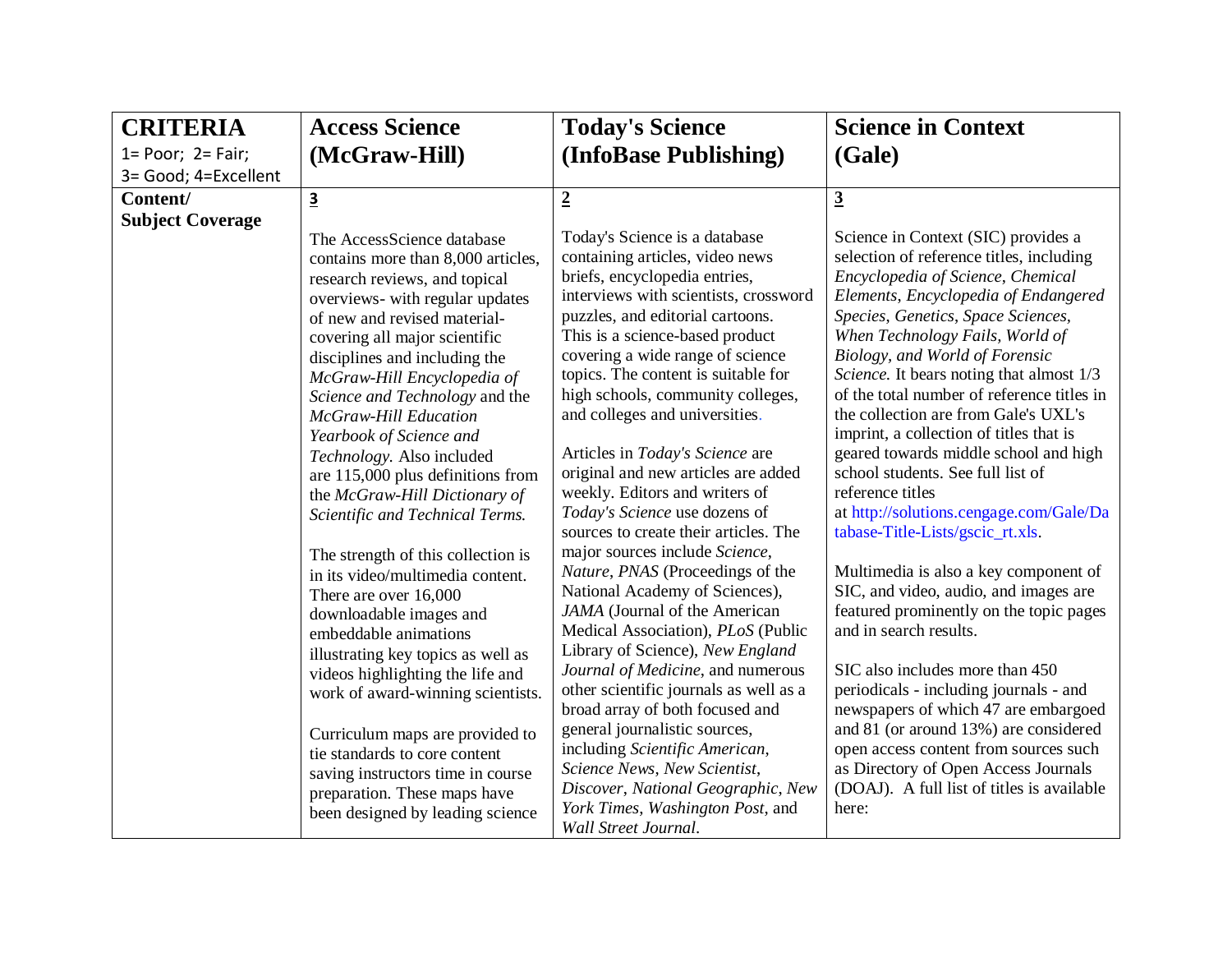| and engineering faculty, who        |                                         | http://titlelist.galegroup.com/titlelist/SC |
|-------------------------------------|-----------------------------------------|---------------------------------------------|
| have selected useful content, such  | Because all of the articles are         | IC/xls                                      |
| as tables, graphs, diagrams,        | proprietary to Infobase Learning,       |                                             |
| photos, animations, and videos,     | content is not embargoed or             | In terms of subject coverage, content in    |
| and then mapped that content to     | discontinued.                           | SIC is suitable for subjects taught at      |
| the standard topics taught within   |                                         | community colleges - including Earth        |
| each course.                        | Today's Science provides access to      | Sciences and Physics, Mathematics,          |
|                                     | an extensive backfile dating back to    | Computer Sciences, and Anatomy, but         |
| The quality of the information      | 1992 with new articles added            | it should be noted that content appears     |
| and writing found in this database  | weekly. All cumulative content is       | to be aligned to standards of middle-to-    |
| is high. Articles are written by    | available at all times. Science         | high school science curricula rather        |
| award winning scientists,           | Online database features a small        | than to upper division college standards.   |
| including contributions from 28     | selection of handpicked articles each   | Some articles lack the depth of             |
| Nobel Prize winners. Articles       | month from Today's Science.             | treatment that would be expected for        |
| have authorial attribution          |                                         | upper division coursework and overall,      |
| and often provide bibliographic     | All articles are full-text and included | the database falls short of delivering the  |
| citations and suggestions for       | in the product. No additional           | full-text, scholarly article content to     |
| further reading to citable articles | purchases are required. If existing     | support in-depth research.                  |
| from both books and Science         | articles are updated, the newer         |                                             |
| journals.                           | version is automatically available      |                                             |
|                                     | within the product. No additional       |                                             |
| The AccessScience database itself   | purchase is required. Some Today's      |                                             |
| contains no journal content.        | Science articles will contain links to  |                                             |
| Where links to outside resources    | external open source content for        |                                             |
| are provided, they are in the form  | additional supplemental information.    |                                             |
| of stable links.                    |                                         |                                             |
|                                     |                                         |                                             |
| Although the content, quality       |                                         |                                             |
| and scope of information make       |                                         |                                             |
| AS suitable for community           |                                         |                                             |
| college users, an institution that  |                                         |                                             |
| wishes to support students          |                                         |                                             |
| pursuing upper-division             |                                         |                                             |
| coursework may need to look at      |                                         |                                             |
| another database provider for full- |                                         |                                             |
| text scholarly journal content.     |                                         |                                             |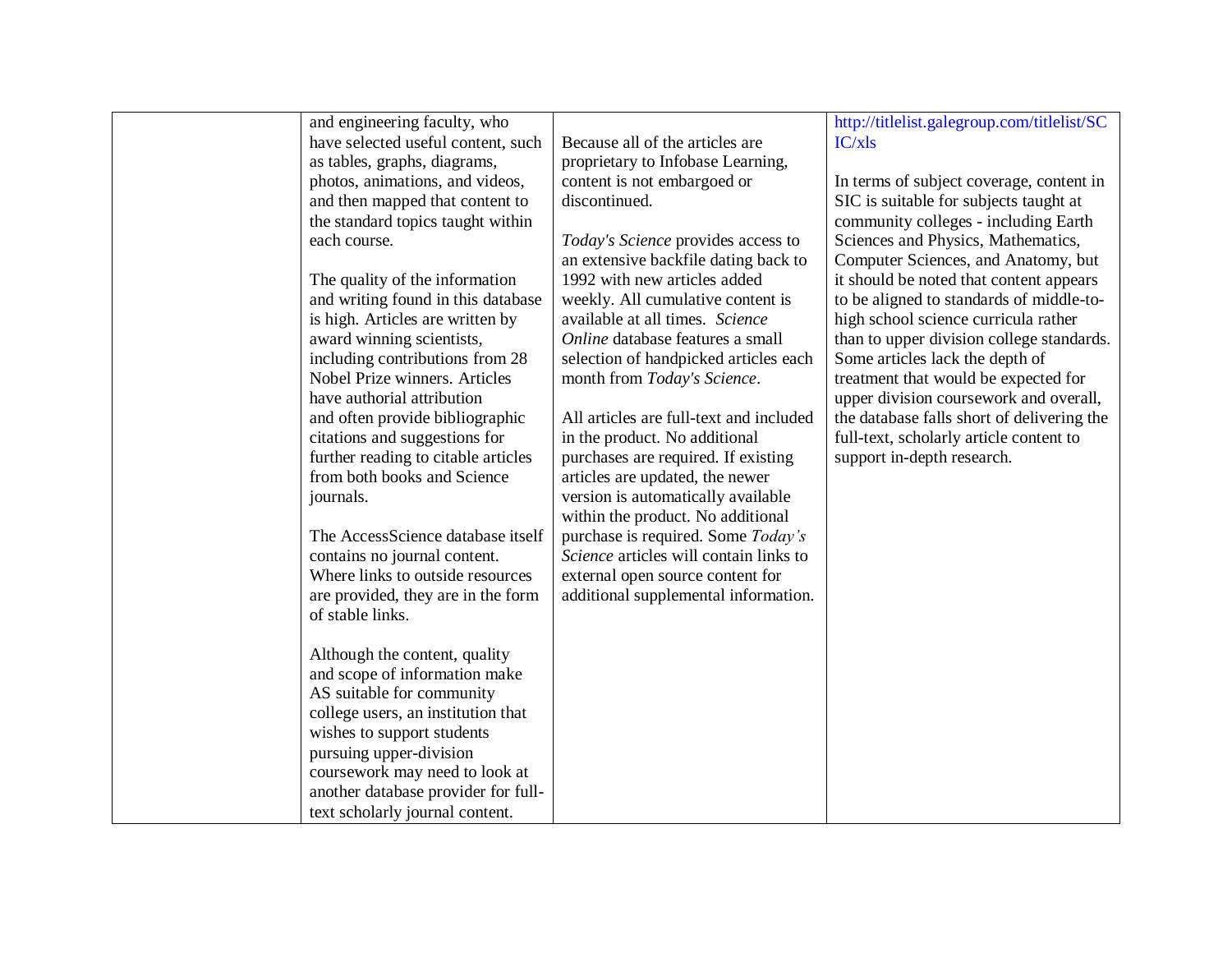| $\overline{3}$<br><b>Search Interface</b> |                                                                                                                                                                                                                                                                                                                                                                                                                                                                                                                                                                                                                                                                                                                                                                                                                                                    | $\overline{3}$                                                                                                                                                                                                                                                                                                                                                                                                                                                                                                                                                                                                                                                                                                                                                                                                                                                                                                      | $\overline{\mathbf{4}}$                                                                                                                                                                                                                                                                                                                                                                                                                                                                                                                                                                                                                                                                                                                                                                                                                                                                                                                                                                           |
|-------------------------------------------|----------------------------------------------------------------------------------------------------------------------------------------------------------------------------------------------------------------------------------------------------------------------------------------------------------------------------------------------------------------------------------------------------------------------------------------------------------------------------------------------------------------------------------------------------------------------------------------------------------------------------------------------------------------------------------------------------------------------------------------------------------------------------------------------------------------------------------------------------|---------------------------------------------------------------------------------------------------------------------------------------------------------------------------------------------------------------------------------------------------------------------------------------------------------------------------------------------------------------------------------------------------------------------------------------------------------------------------------------------------------------------------------------------------------------------------------------------------------------------------------------------------------------------------------------------------------------------------------------------------------------------------------------------------------------------------------------------------------------------------------------------------------------------|---------------------------------------------------------------------------------------------------------------------------------------------------------------------------------------------------------------------------------------------------------------------------------------------------------------------------------------------------------------------------------------------------------------------------------------------------------------------------------------------------------------------------------------------------------------------------------------------------------------------------------------------------------------------------------------------------------------------------------------------------------------------------------------------------------------------------------------------------------------------------------------------------------------------------------------------------------------------------------------------------|
| (Consider)                                |                                                                                                                                                                                                                                                                                                                                                                                                                                                                                                                                                                                                                                                                                                                                                                                                                                                    |                                                                                                                                                                                                                                                                                                                                                                                                                                                                                                                                                                                                                                                                                                                                                                                                                                                                                                                     |                                                                                                                                                                                                                                                                                                                                                                                                                                                                                                                                                                                                                                                                                                                                                                                                                                                                                                                                                                                                   |
| functionality and ease<br>of use)         | <b>Search Options</b><br>Basic<br>$\bullet$<br>Advanced<br>Browse Articles by Title<br>or Topic<br>Browse Biographies by<br>Name or Topic                                                                                                                                                                                                                                                                                                                                                                                                                                                                                                                                                                                                                                                                                                          | <b>Search Options</b><br><b>Basic</b><br>Advanced<br>$\bullet$<br>Topic Index<br>$\bullet$                                                                                                                                                                                                                                                                                                                                                                                                                                                                                                                                                                                                                                                                                                                                                                                                                          | <b>Search Options</b><br><b>Basic</b><br>Advanced<br><b>Browse Topics</b>                                                                                                                                                                                                                                                                                                                                                                                                                                                                                                                                                                                                                                                                                                                                                                                                                                                                                                                         |
|                                           | The <i>Basic search</i> is<br>straightforward with the typical<br>one box search. From the first<br>search screen, users also have the<br>option of browsing articles by<br>broad subject categories, which<br>may be helpful for students<br>unsure of a topic.<br>The user can refine their search<br>results using facets on the left-<br>hand side of the <i>results</i><br>screen. The facets are Content<br>Type and Topic. It is unfortunate<br>that there is no facet for date. The<br>first listing on the results page is<br>typically a definition, followed by<br>articles, research reviews, videos,<br>and/or images.<br>The Advanced search option<br>allows the user to combine search<br>terms with an author name and/or<br>an exclude box. Users can also<br>limit results by entering a topic<br>and/or selecting from Content | The <i>Basic search</i> interface is simple<br>and easy to use. The user can easily<br>limit their search results using the<br>facets on the left-hand side of the<br>results screen. Facets include:<br>Subject, Article Type, & Date. The<br>default display for search results is to<br>sort by relevance; the user may<br>change the results to display in by<br>date ("newest to oldest" or "oldest to<br>newest") or by title.<br>The Advanced search option allows<br>the user to limit results upfront by<br>selecting from Subject, Article Type,<br>& Date Range. The advanced search<br>option would be improved if there<br>were multiple search boxes<br>available. This would allow users to<br>more easily construct Boolean<br>searches.<br>Finally, there is a <i>Topic Index</i><br>available. This may be useful for<br>students who are looking for help in<br>selecting a subject to research. | The <i>Basic search</i> is a single search<br>box. As a user types in a search term, a<br>list of suggested searches will<br>display. This could be very helpful for<br>students. The default is set to search<br>"all" article types; users may also click<br>on a tab just above the search box to<br>limit their search to specific article<br>types such as Reference, Images,<br>Academic Journals, etc.<br>Once the user executes their search,<br>they will see one of two results<br>screens. The first type of results screen<br>occurs when the user's search term<br>matches one of SIC's pre-defined<br>categories. The first article at the top is<br>a basic overview of the topic. This is<br>followed by boxes which separate the<br>various article types (e.g., Reference,<br>Academic Journals, Audio). Once a<br>user selects a specific article type box,<br>they can rearrange the articles from the<br>default Relevance list to sort by Date,<br>Title, or Content Level. |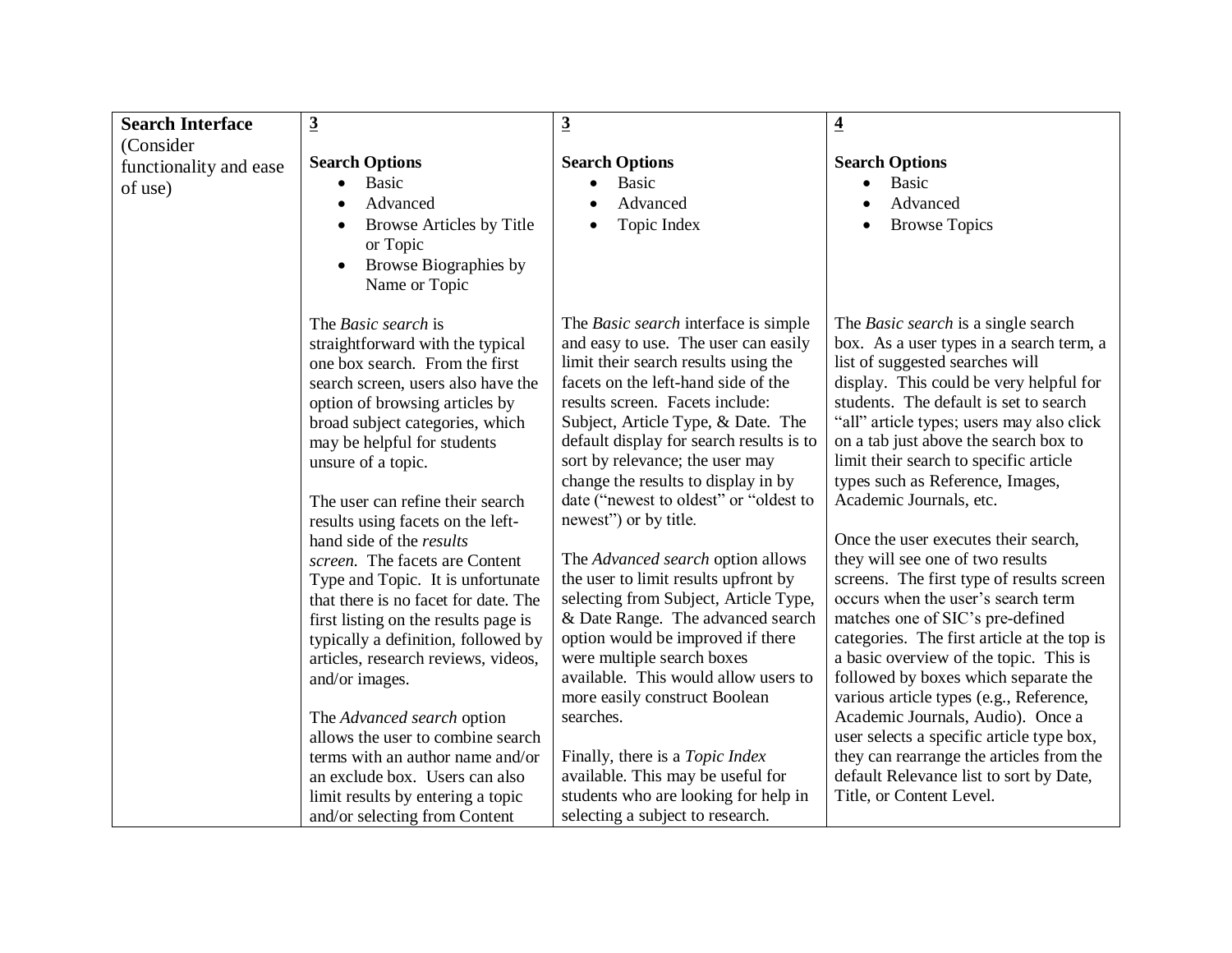|                                                                                                     | Types. The Advanced search<br>could be improved in several<br>ways: 1) do not limit the<br>author/exclude boxes to specific<br>fields or actions; rather have drop<br>down menus which allow for<br>options; 2) rather than have the<br>Topic limiter be a free text box,<br>have drop down menu with the<br>same topics that are listed in the |                                                                                                                                                                                                                                                                                                            | If the user's search term(s) don't match<br>a pre-defined topic, they will see a<br>second type of results screen. This one<br>does not provide the topic overview<br>article or the article type boxes. It does,<br>however, still present the results in one<br>list broken out by article type. This<br>version of the results screen also allows<br>the user to re-sort their results after they<br>have selected one article type. |
|-----------------------------------------------------------------------------------------------------|-------------------------------------------------------------------------------------------------------------------------------------------------------------------------------------------------------------------------------------------------------------------------------------------------------------------------------------------------|------------------------------------------------------------------------------------------------------------------------------------------------------------------------------------------------------------------------------------------------------------------------------------------------------------|-----------------------------------------------------------------------------------------------------------------------------------------------------------------------------------------------------------------------------------------------------------------------------------------------------------------------------------------------------------------------------------------------------------------------------------------|
|                                                                                                     | Articles by Topic area; 3) add a<br>facet for limiting by date.<br>In addition to the Articles by<br>Topic option, there is a<br>Biographies by Topic option.                                                                                                                                                                                   |                                                                                                                                                                                                                                                                                                            | The Advanced search option provides<br>the user with many ways to limit their<br>searches. These include: limit to Full<br>Text and/or Peer Reviewed Journals;<br>limit by Publication Date, Document<br>Type (e.g., Advertisement, Cartoon,<br>Graph), Content Type (i.e., article type),<br>Content Level, and Lexile Range.<br>Finally, there is a <i>Browse Topics</i>                                                              |
|                                                                                                     |                                                                                                                                                                                                                                                                                                                                                 |                                                                                                                                                                                                                                                                                                            | option. Users may browse a complete<br>A to Z list of topics, or may select a<br>sub-category. This may be helpful for<br>students who need assistance with<br>selecting a specific subject.                                                                                                                                                                                                                                            |
| <b>Customization</b><br>(Is it possible to<br>customize the search<br>interface/search<br>results?) | $\overline{\mathbf{3}}$<br>An Administrator Resource<br>Center is available via "For<br>Admins" tab that provides access<br>to usage statistics as well as<br>branding customization.                                                                                                                                                           | $\mathbf{\underline{1}}$<br>Offers no customization to search<br>interface and branding. Librarians<br>cannot change search, defaults,<br>limiters and expanders. Branding<br>customization is not available at<br>present. The Administrator's portal<br>provides access to statistical usage<br>reports. | $\overline{3}$<br>Gale Admin module provides flexible<br>access to database statistical usage<br>reports, including configurable delivery<br>dates for scheduled reports. It provides<br>branding customization.                                                                                                                                                                                                                        |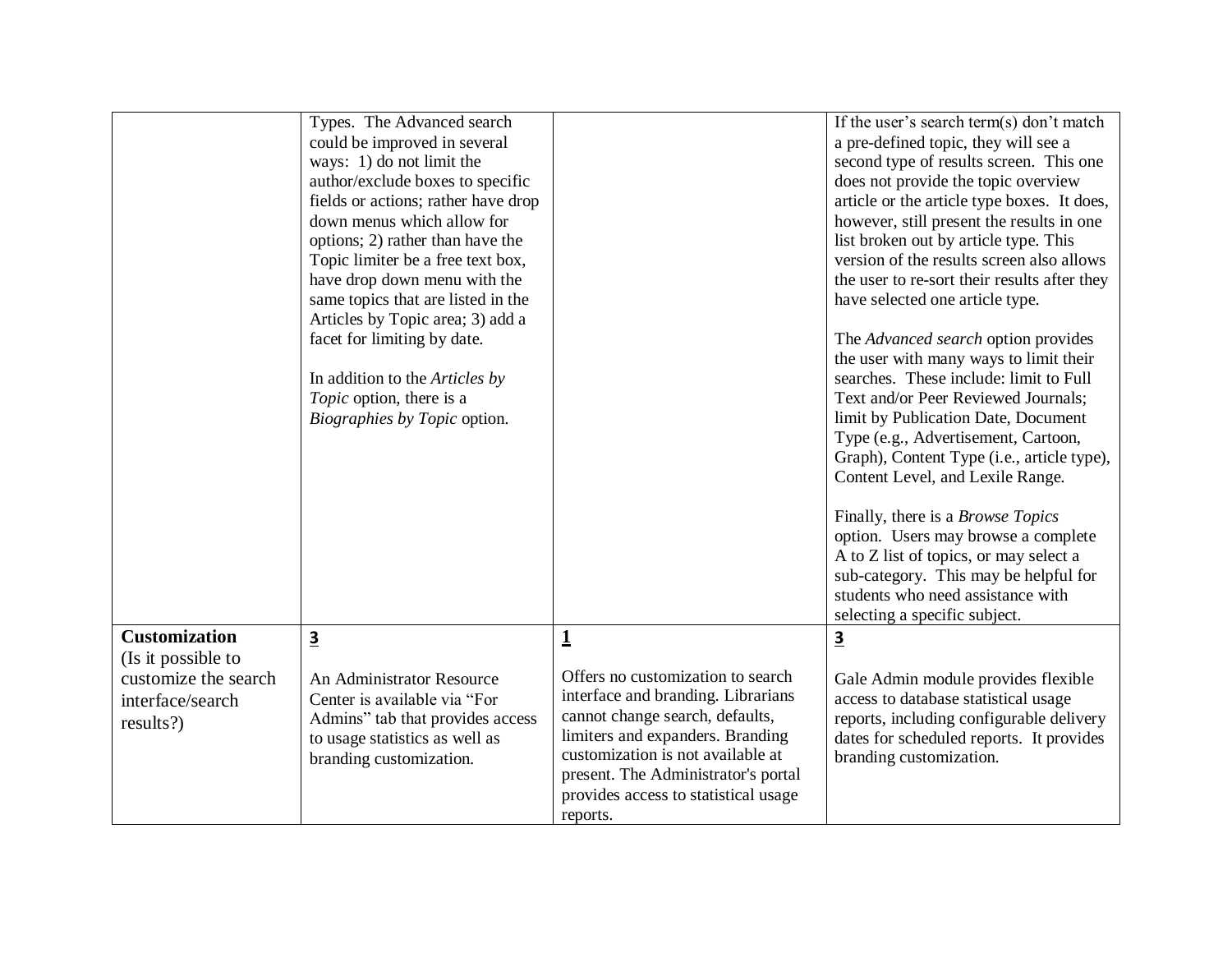| <b>Mobile or</b>                                                        | YES.                                                                                                                                                                                                                                                                                                                                              | YES.                                                                                                                                                                                                                                                                                                                                           | YES.                                                                                                                                                                                                                                                                                                                                                                                                               |
|-------------------------------------------------------------------------|---------------------------------------------------------------------------------------------------------------------------------------------------------------------------------------------------------------------------------------------------------------------------------------------------------------------------------------------------|------------------------------------------------------------------------------------------------------------------------------------------------------------------------------------------------------------------------------------------------------------------------------------------------------------------------------------------------|--------------------------------------------------------------------------------------------------------------------------------------------------------------------------------------------------------------------------------------------------------------------------------------------------------------------------------------------------------------------------------------------------------------------|
| <b>Multimedia Options</b>                                               |                                                                                                                                                                                                                                                                                                                                                   |                                                                                                                                                                                                                                                                                                                                                |                                                                                                                                                                                                                                                                                                                                                                                                                    |
|                                                                         | AccessScience is mobile<br>compatible. No app is required to<br>access Science in Context via a<br>mobile device.                                                                                                                                                                                                                                 | Today's Science is mobile<br>compatible. No app is required to<br>access Today's Science via a mobile<br>device.                                                                                                                                                                                                                               | Science in Context is mobile<br>compatible. No app is required to<br>access Science in Context via a mobile<br>device.                                                                                                                                                                                                                                                                                             |
|                                                                         | A separate tab "Media" on the<br>search page allows one to search<br>the collection of videos/<br>animations of this database.<br>Animations are clear and<br>explanations are easy to<br>understand. Video sound is<br>clear. These videos may also be<br>downloaded.                                                                            | Video news briefs which are close to<br>2 minutes long may be played on full<br>screen except on iPad. The "Read<br>Aloud" icon, to listen to the audio<br>version of the page, is missing when<br>using the iPad. Also videos are not<br>closed captioned in iPad.                                                                            | Videos are taken from third party<br>sources. Audio files taken from NPR<br>are also available.                                                                                                                                                                                                                                                                                                                    |
| <b>Citation Options</b>                                                 | YES.                                                                                                                                                                                                                                                                                                                                              | YES.                                                                                                                                                                                                                                                                                                                                           | YES.                                                                                                                                                                                                                                                                                                                                                                                                               |
|                                                                         | MLA, APA or Chicago Only<br>export format provided is RIS<br>(standardized tag format that can<br>be read by Easybib, RefWorks,<br>Endnote, and other citation<br>management tools).                                                                                                                                                              | Citations are available in MLA,<br>APA, and Chicago formats.<br>Currently export to third-party<br>citation managers is not supported.                                                                                                                                                                                                         | Citation formats include MLA and<br>APA. Third party citation programs -<br>EasyBib, EndNote, ProCite, Reference<br>Manager, and RefWorks are supported.                                                                                                                                                                                                                                                           |
| Availability/                                                           | NO.                                                                                                                                                                                                                                                                                                                                               | PARTIAL.                                                                                                                                                                                                                                                                                                                                       | NO.                                                                                                                                                                                                                                                                                                                                                                                                                |
| <b>Accessibility of</b>                                                 |                                                                                                                                                                                                                                                                                                                                                   |                                                                                                                                                                                                                                                                                                                                                |                                                                                                                                                                                                                                                                                                                                                                                                                    |
| <b>Service</b><br>(Closed-captioned<br>videos, WAVE, Alt<br>tags, etc.) | McGraw Hill explains that while<br>AccessScience is not strictly<br>compliant with the Americans<br>with Disabilities Act nor Section<br>108, it does comply with the spirit<br>of those pieces of legislation. On<br>the positive side, they state that<br>100% of videos are closed-<br>captioned; a spot-check<br>confirmed that captioning is | Video clips within Today's Science<br>all appear to have closed-captioning<br>that can be toggled on and off. At<br>the same time, while the database<br>provides alt tags for images, their<br>usefulness is inconsistent. For<br>example, images on a results list<br>appear to all have the identical alt<br>tag "popular article," whereas | Gale states that some videos in Science<br>in Context are closed-captioned, yet a<br>random check of more than a dozen<br>clips by this reviewer found only one<br>that was closed -captioned. At the same<br>time, a majority of the videos appears to<br>be hosted on third-party websites (e.g.<br>PBS), but even those videos lacked<br>captioning when accessed from within<br>SIC. The only captioned videos |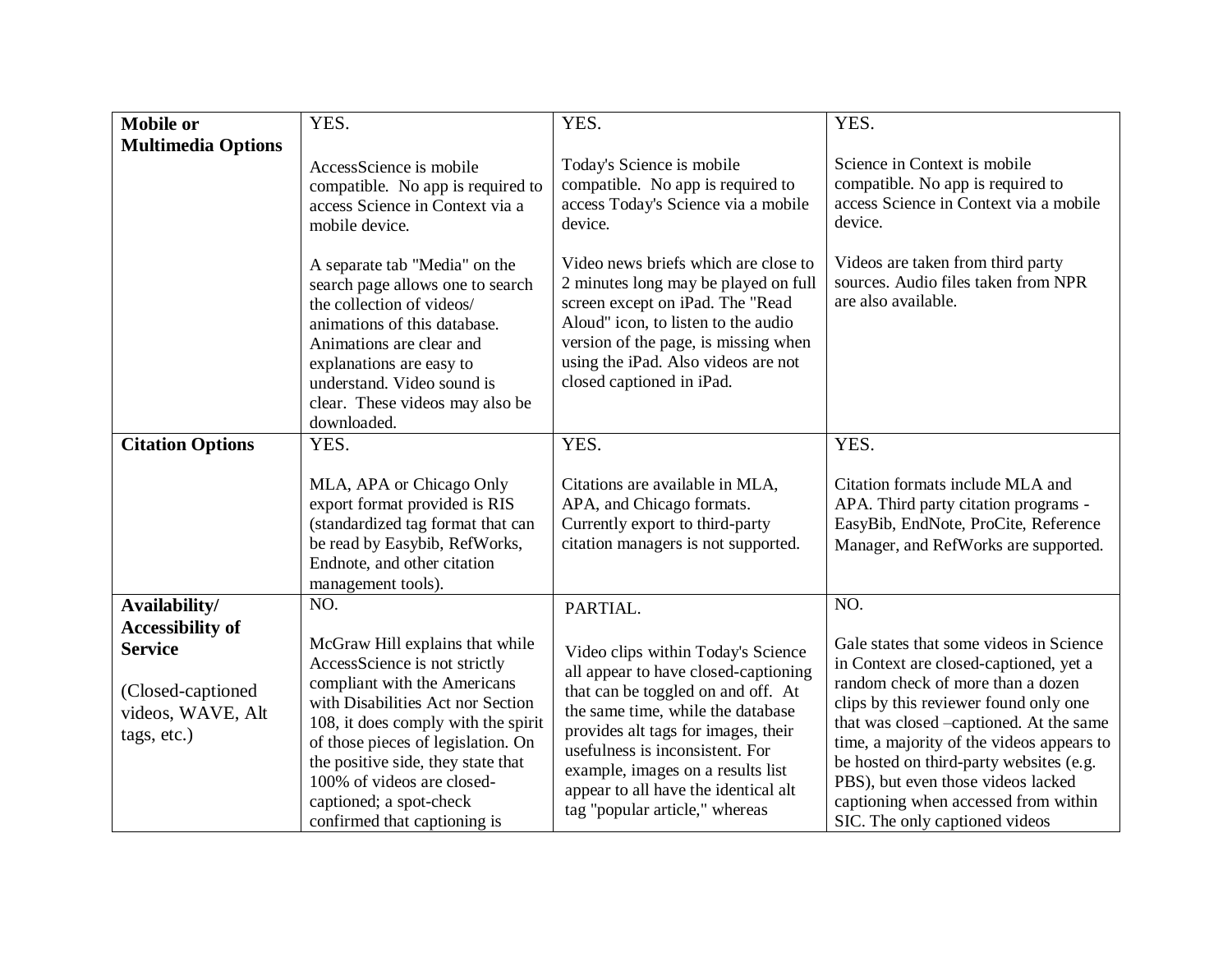|                                                                                                                                          | indeed present. In contrast, alt<br>tags are used inconsistently and<br>were not present for any of the<br>images the reviewers looked at in<br>either the image gallery or within<br>articles.<br>AccessScience does not seem to<br>include audio files.                                                                                                                                                                                                                                         | images within articles themselves<br>have individual, descriptive alt<br>tags.<br>Article text within the database can<br>be read aloud using built-in text<br>reader technology, although a third<br>party plug-in may be required.<br>Today's Science does not seem to<br>include audio files.                                                                                                                                                                                                                                                                                                                                                             | appeared to be from Kahn Academy. In<br>contrast, audio clips, many from public<br>radio outlets such as National Public<br>Radio, consistently include transcripts.<br>Like Today's Science, SIC uses alt tags<br>throughout the database, but their<br>usefulness varies depending on where<br>the image is located. Images within<br>results lists, including the image<br>gallery, only include a generic<br>"thumbnail" alt tag. Meanwhile, images<br>within articles or detailed records<br>include descriptive alt tags.<br>Finally, text within the database's<br>records can be read aloud using built-in<br>text reader technology.       |
|------------------------------------------------------------------------------------------------------------------------------------------|---------------------------------------------------------------------------------------------------------------------------------------------------------------------------------------------------------------------------------------------------------------------------------------------------------------------------------------------------------------------------------------------------------------------------------------------------------------------------------------------------|--------------------------------------------------------------------------------------------------------------------------------------------------------------------------------------------------------------------------------------------------------------------------------------------------------------------------------------------------------------------------------------------------------------------------------------------------------------------------------------------------------------------------------------------------------------------------------------------------------------------------------------------------------------|-----------------------------------------------------------------------------------------------------------------------------------------------------------------------------------------------------------------------------------------------------------------------------------------------------------------------------------------------------------------------------------------------------------------------------------------------------------------------------------------------------------------------------------------------------------------------------------------------------------------------------------------------------|
| <b>Customer Service</b>                                                                                                                  | $\overline{2}$                                                                                                                                                                                                                                                                                                                                                                                                                                                                                    | $\overline{3}$                                                                                                                                                                                                                                                                                                                                                                                                                                                                                                                                                                                                                                               | $\overline{2}$                                                                                                                                                                                                                                                                                                                                                                                                                                                                                                                                                                                                                                      |
| and Technical<br><b>Support</b><br>(What types of customer<br>and technical support are<br>available for end user<br>and administrator?) | Email support is the predominate<br>mode of support. The system<br>administrator can email support<br>directly or any user can find the<br>"contact us" link at the bottom of<br>the website. There is no<br>indication of telephone support<br>(as was stated in the 2011<br>review). There is a link to their<br>"Help/FAQ page" that is provided<br>on the "contact us" page.<br>The "Help/FAQ" page also<br>includes links to webinars and a<br>note that custom training can be<br>arranged. | End user and administrative support<br>starts with a "help" option located on<br>the bottom of all pages within<br>Today's Science (user must scroll<br>down to find it). That leads to a page<br>where any user (end user, librarian,<br>etc.) could perform a search typing<br>in keywords or see a listing of the<br>most popular and newest help<br>articles. There is also a link to<br>"contact us" that provides the option<br>of emailing or calling support.<br>Support is available Monday - Friday<br>from 9:00AM -5:00PM EST<br>$(6:00AM-2:00PM)$ . There is text<br>stating that there is a 24 hour wait<br>for a response submitted outside of | End user support is available, but it<br>takes two clicks to find it (if you know<br>where to look) and you have to log in to<br>access the email, phone, and chat<br>support as a student, instructor, or<br>librarian (or find it on the consortium's<br>website). Gale's website shows that<br>phone support is available 8:30AM-<br>9:00PM Mondays-Thursdays and<br>8:30AM-6:00PM Fridays and doesn't<br>specify which time zone. Student chat is<br>available 24/7 via cengagebrain.com<br>(Cengage Learning) and is not specific<br>to only this resource.<br>A third click can get a librarian to the<br>Library Technical Support page with |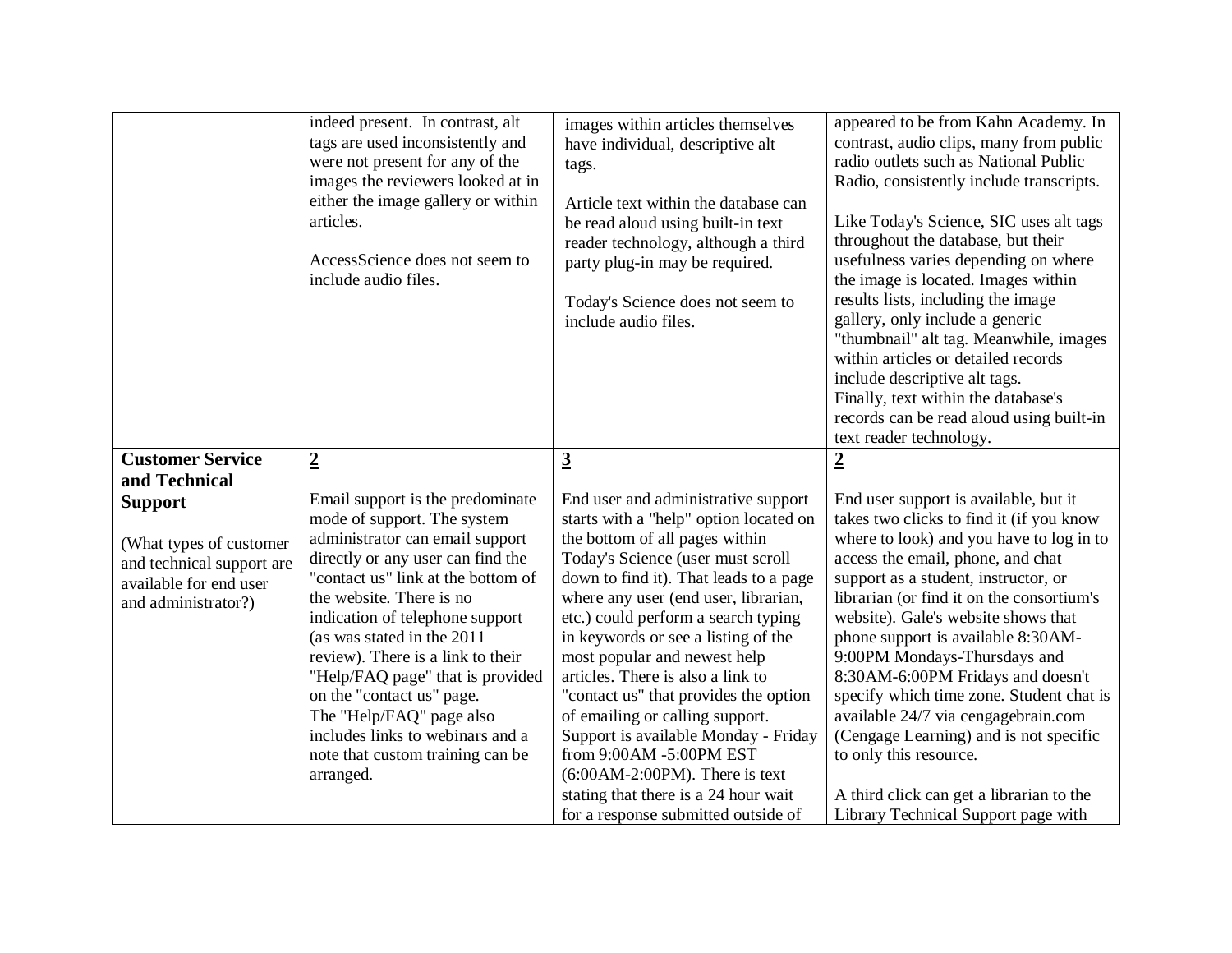|                                                                                          | An Administrative Resource<br>Center is available through the<br>"For Admin" link available on the<br>website. This leads to information<br>and links to statistics, promoting<br>use of Access Science, and a user<br>guide that "will soon be<br>available".<br>With only email as the primary<br>means of support and lack of<br>tutorials, a fair score is being<br>given. | business hours. There is also a "live"<br>help" option available from the help<br>page. It is grayed-out during non-<br>business hours.<br>There are links to "trainings and<br>tutorials" and "tips" on the help<br>pages.<br>The administrative site also has help<br>(with no search feature), and<br>includes information on several<br>items of interest to administrators.<br>Located on the bottom of the page is<br>a link to "contact us" which provides<br>administrators an email or telephone<br>number to call.<br>Overall, Today's Science has the<br>strongest support options of the three | additional information on statistics,<br>training, and promotion. Training<br>includes live and recorded webinars,<br>on-demand tutorials, and additional<br>materials librarians can use for<br>promotion and teaching (lesson plans,<br>tips sheets, and presentations).<br>Overall, Science In Context support<br>is not easy to find/access. Assistance is<br>not specifically highlighted as being for<br>Science In Context, but for all Cengage<br>Learning resources, which many users<br>may find confusing. |
|------------------------------------------------------------------------------------------|--------------------------------------------------------------------------------------------------------------------------------------------------------------------------------------------------------------------------------------------------------------------------------------------------------------------------------------------------------------------------------|------------------------------------------------------------------------------------------------------------------------------------------------------------------------------------------------------------------------------------------------------------------------------------------------------------------------------------------------------------------------------------------------------------------------------------------------------------------------------------------------------------------------------------------------------------------------------------------------------------|-----------------------------------------------------------------------------------------------------------------------------------------------------------------------------------------------------------------------------------------------------------------------------------------------------------------------------------------------------------------------------------------------------------------------------------------------------------------------------------------------------------------------|
|                                                                                          |                                                                                                                                                                                                                                                                                                                                                                                | compared here.                                                                                                                                                                                                                                                                                                                                                                                                                                                                                                                                                                                             |                                                                                                                                                                                                                                                                                                                                                                                                                                                                                                                       |
| Cost                                                                                     | $\overline{2}$                                                                                                                                                                                                                                                                                                                                                                 | $\overline{3}$                                                                                                                                                                                                                                                                                                                                                                                                                                                                                                                                                                                             | $\overline{2}$                                                                                                                                                                                                                                                                                                                                                                                                                                                                                                        |
| If Cost is available, does<br>it seem reasonable in<br>terms of comparable<br>products?) | Custom pricing (based on FTES).                                                                                                                                                                                                                                                                                                                                                | Custom pricing (based on FTES).                                                                                                                                                                                                                                                                                                                                                                                                                                                                                                                                                                            | Based on FTES.                                                                                                                                                                                                                                                                                                                                                                                                                                                                                                        |
| <b>OVERALL RATING</b>                                                                    | 3 (Good)                                                                                                                                                                                                                                                                                                                                                                       | $2$ (Fair)                                                                                                                                                                                                                                                                                                                                                                                                                                                                                                                                                                                                 | 3(Good)                                                                                                                                                                                                                                                                                                                                                                                                                                                                                                               |
| (Consider functionality)                                                                 |                                                                                                                                                                                                                                                                                                                                                                                |                                                                                                                                                                                                                                                                                                                                                                                                                                                                                                                                                                                                            |                                                                                                                                                                                                                                                                                                                                                                                                                                                                                                                       |
| and value to the CA                                                                      |                                                                                                                                                                                                                                                                                                                                                                                |                                                                                                                                                                                                                                                                                                                                                                                                                                                                                                                                                                                                            |                                                                                                                                                                                                                                                                                                                                                                                                                                                                                                                       |
| Community colleges as                                                                    |                                                                                                                                                                                                                                                                                                                                                                                |                                                                                                                                                                                                                                                                                                                                                                                                                                                                                                                                                                                                            |                                                                                                                                                                                                                                                                                                                                                                                                                                                                                                                       |
| a whole)                                                                                 |                                                                                                                                                                                                                                                                                                                                                                                |                                                                                                                                                                                                                                                                                                                                                                                                                                                                                                                                                                                                            |                                                                                                                                                                                                                                                                                                                                                                                                                                                                                                                       |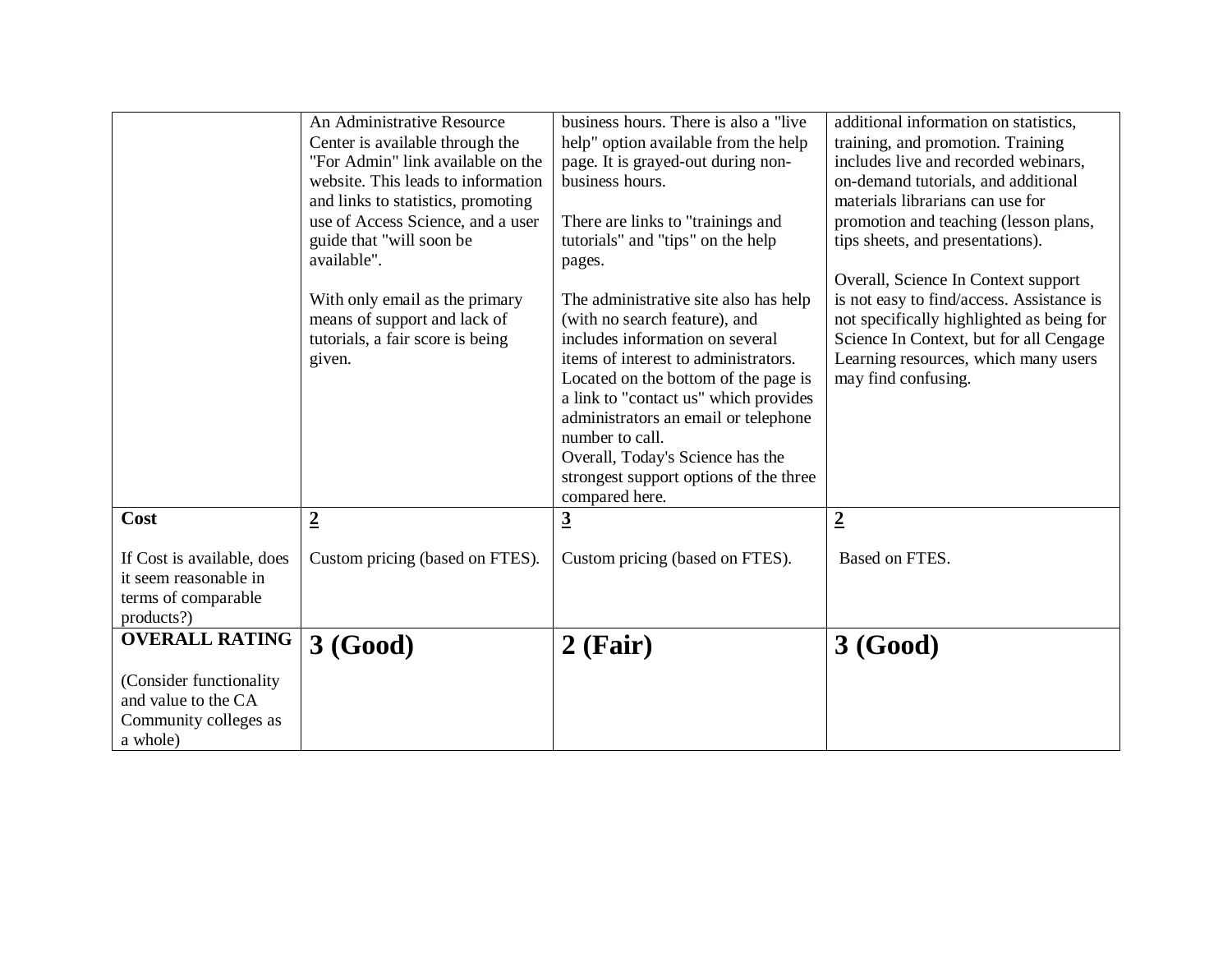# **SUMMARY REVIEWS:**

## **AccessScience**

AccessScience's search interface presents a simple and intuitive layout making it easy for novice searchers to navigate. The clarity of the visuals in the images and videos/ multimedia collections are engaging and promote an understanding of basic concepts. The reviewers highly recommend that a facet be added so users can limit the result by date, as this is a critical aspect when searching scientific materials. In addition, the reviewers would like to suggest adding ways to contact AccessScience for customer service/technical support, considering the unavailability of a user guide. Presently, there is just an email contact. This resource fits any community college library looking for a science database with content that ranges from high school to community college level.

## Image of AccessScience homepage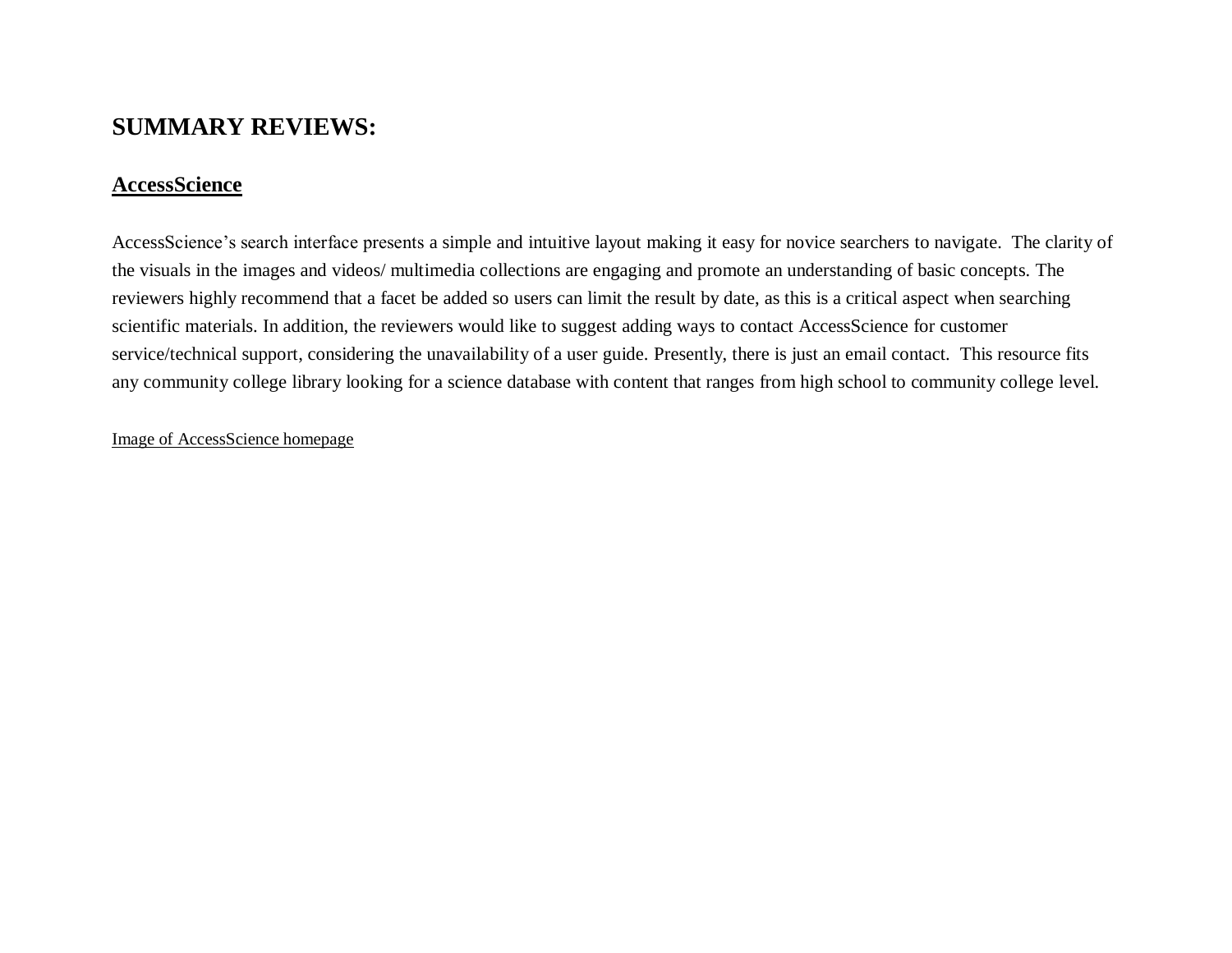

Link to CCL-EAR AccessScience Complete review (2011): <http://www.cclibraries.org/reviews/Documents/AccessSCIrevFINAL.pdf>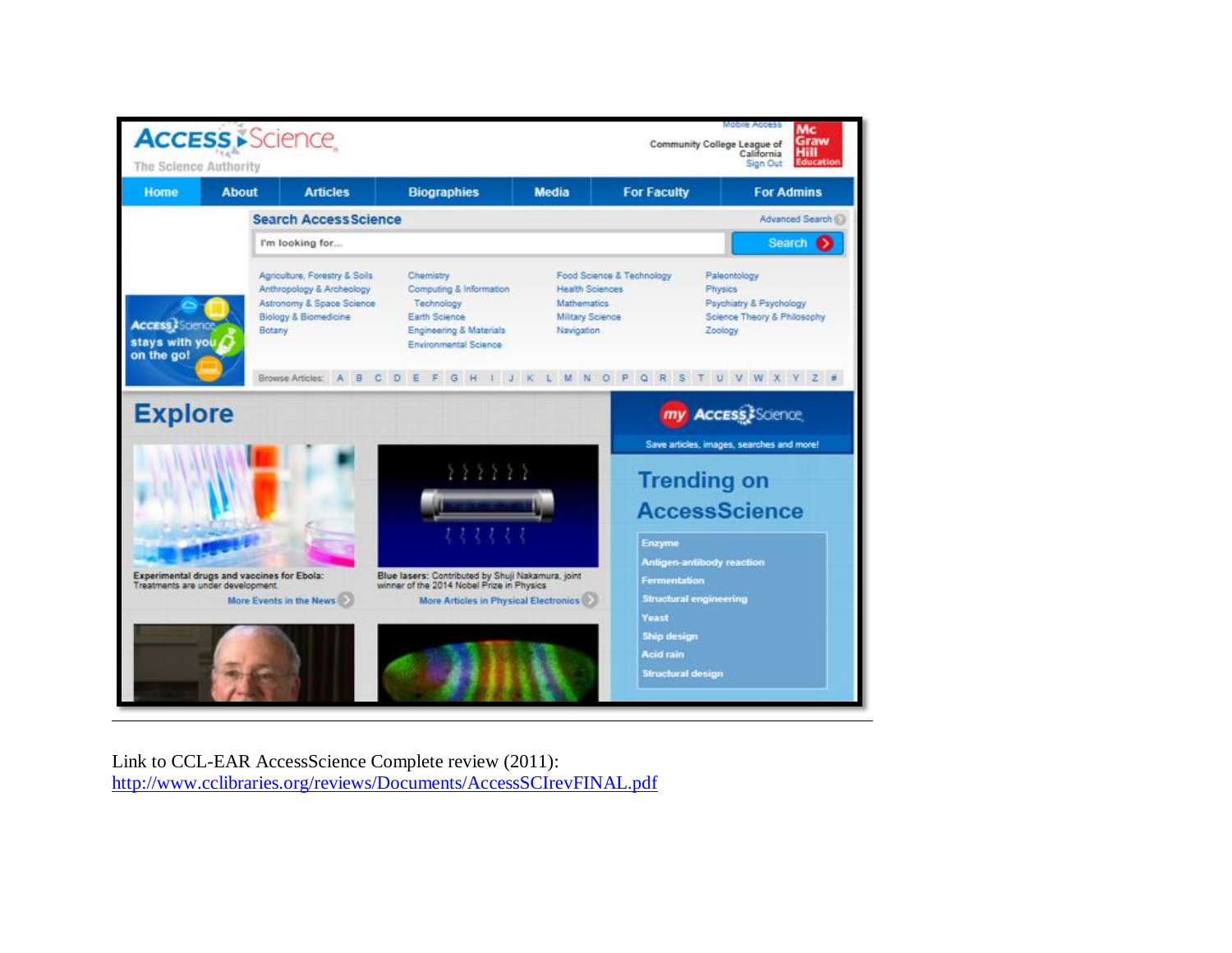## **Today's Science**

*Today's Science* is a well-regarded resource geared toward high school students and lower-division undergraduates. The database is primarily a collection of secondary source materials within the various science disciplines. Most prominent are original articles written by Infobase staff who draw from substantive and scholarly sources to create content. The resulting articles provide a thorough introduction to a given topic along with links to further reading and related content. Many articles include discussion questions that encourage further inquiry. New articles are added regularly and all are full-text. In addition to articles, *Today's Science* includes interviews with leading scientists, encyclopedia entries, editorial cartoons and video news clips.

The search interface for *Today's Science* is clean and easy to use. Advanced search functionality and readily accessible facets enable users to refine searches and filter results. Alternatively, the Topic Index feature provides an opportunity to browse topics and assists students in selecting a subject for their assignment.

*Today's Science* could benefit from the ability to customize the search interface and branding. In addition, video incompatibility with iPads is a significant drawback given the prevalence of Apple's tablet.

#### Image of Today's Science homepage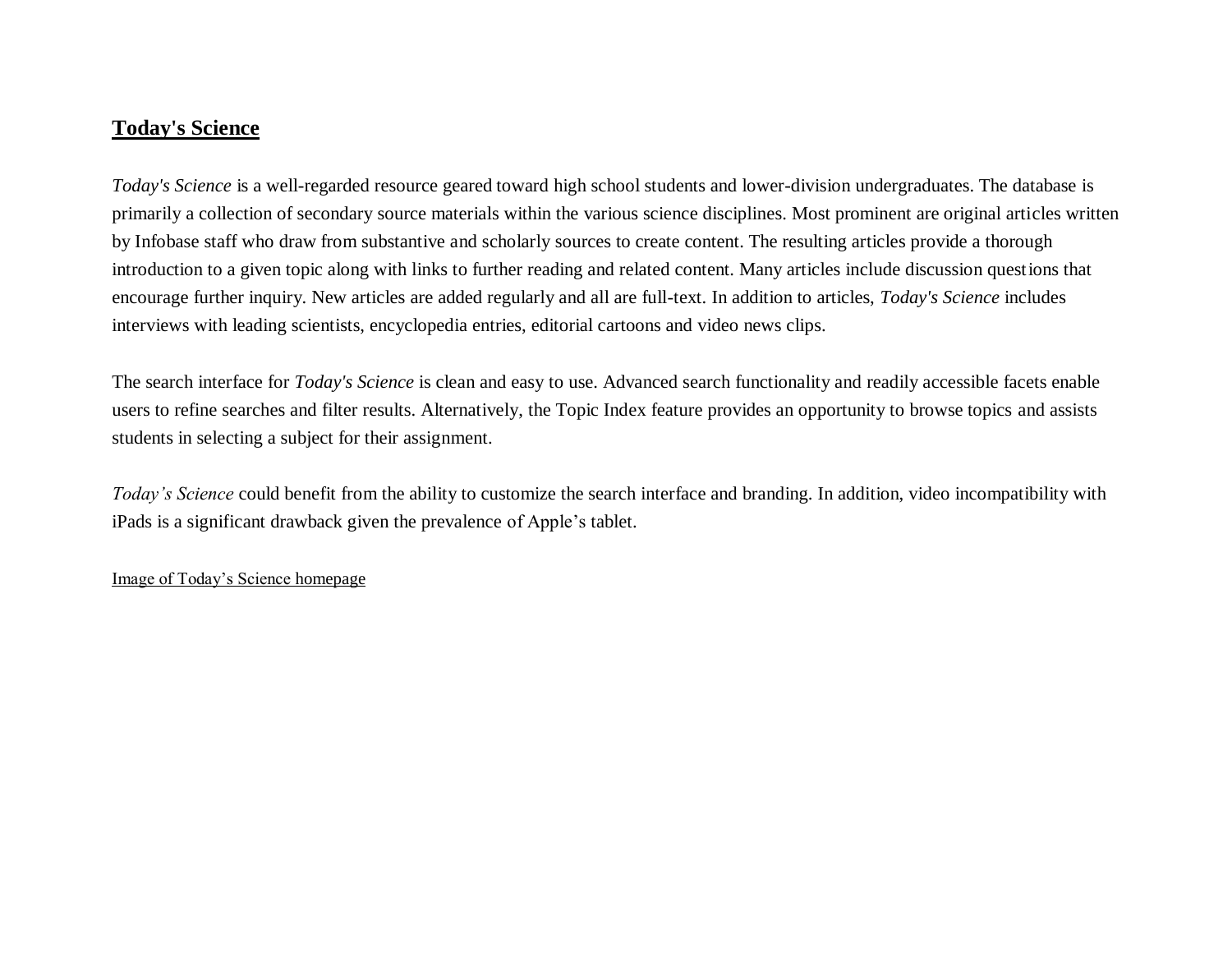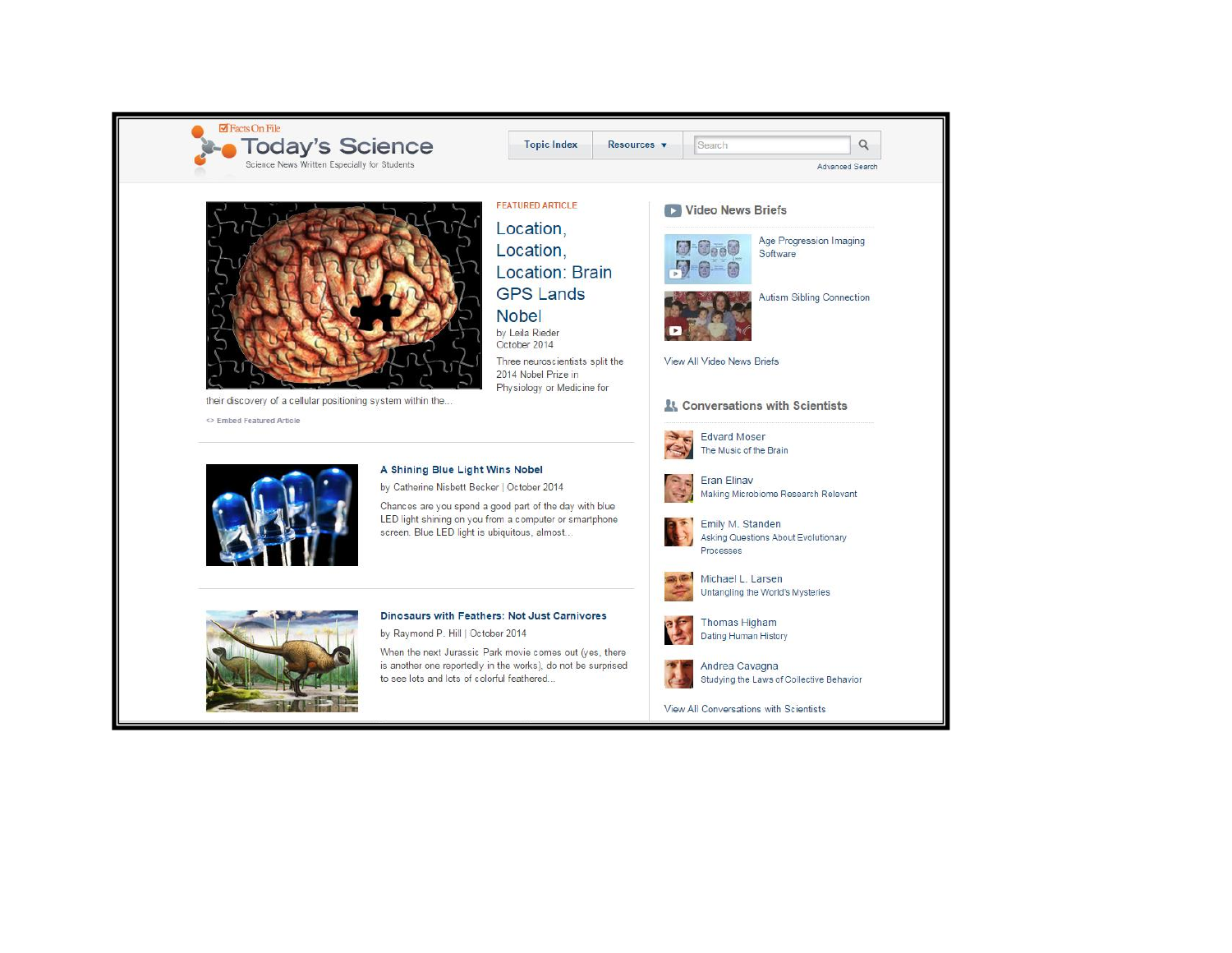# **Science in Context**

The Gale *Science in Context (SIC)* database provides convenient access to multiple formats of science-related resources including:

- reference articles
- newspaper, magazine, and scholarly journal articles
- audio content from National Public Radio
- videos (mainly produced by A&E and PBS)
- recommended websites

The strength of this database is that it provides students with an attractive and user-friendly interface with which to begin their research. Students who need help with topic selection can make use of the *Browse Topics* option.

However, the journal article content in this database may not be robust enough for higher level research assignments. In this case, students may need to search *SIC* in concert with a full-text scholarly journal database.

Other issues of concern include the lack of closed-captioning for some videos, as well as the difficulty for users in accessing online assistance.

### Image of Science in Context homepage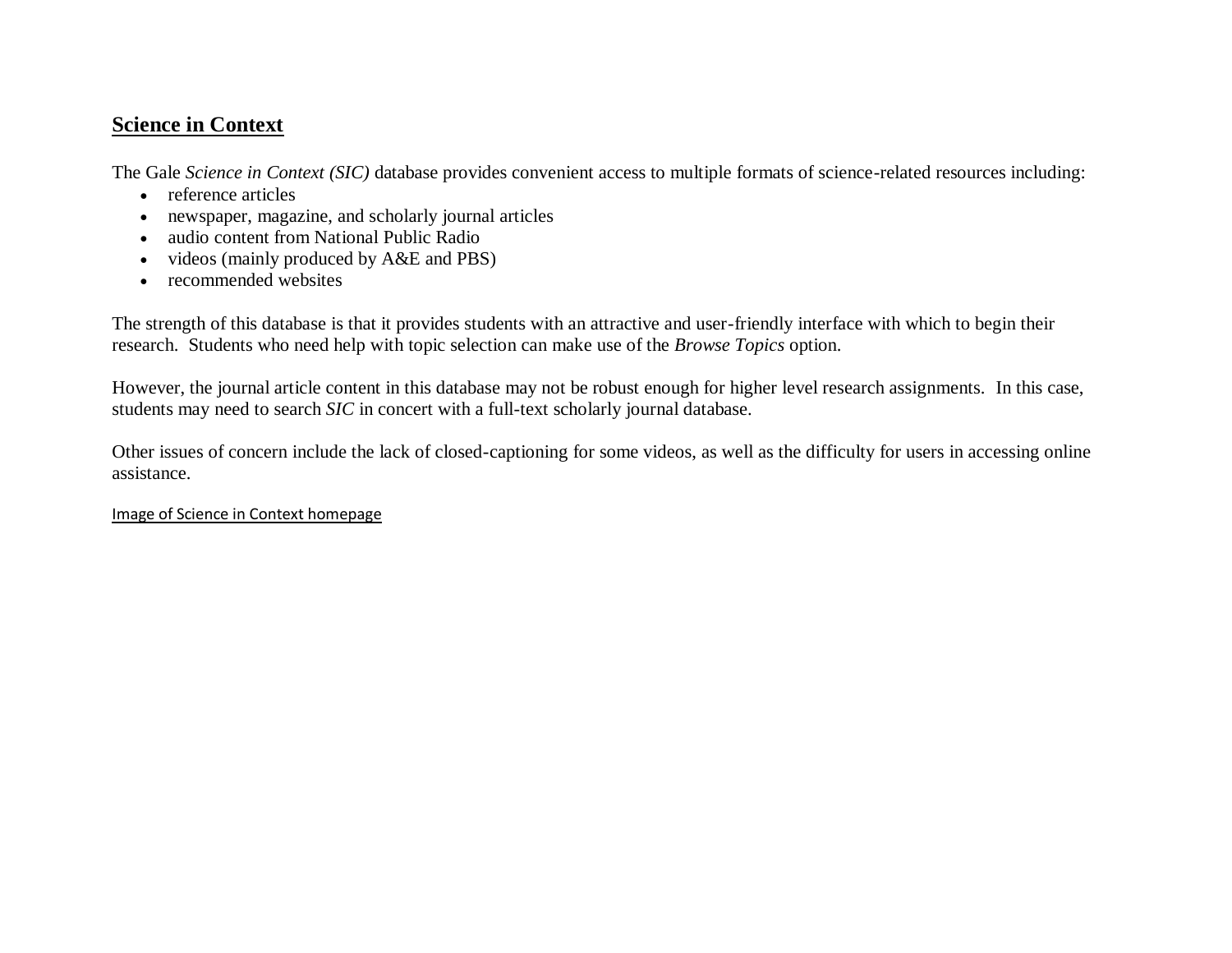